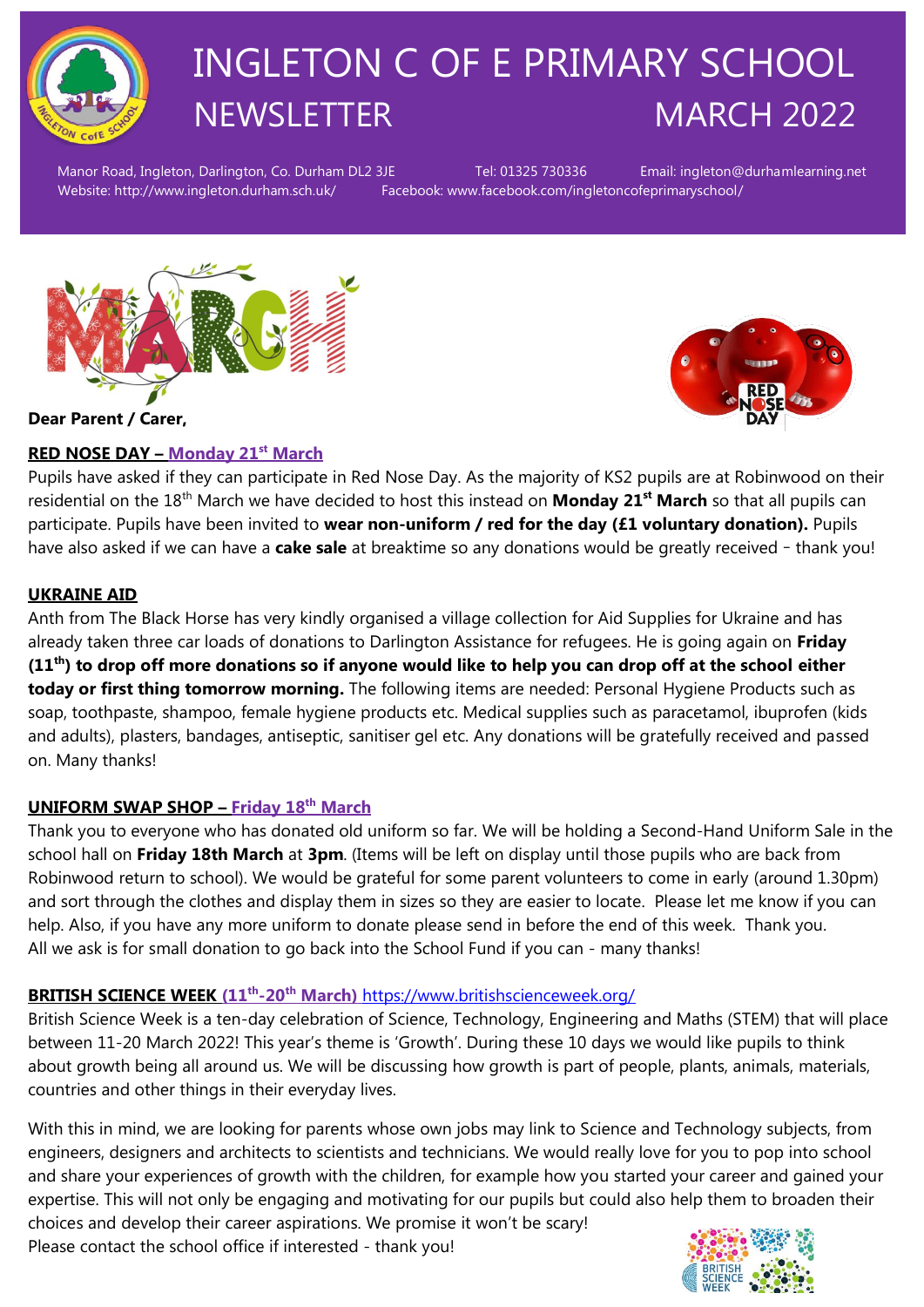#### **School Lunches Reminder**

We have been notified by Durham County Council that school lunches will increase in price from the 4<sup>th</sup> April to £2.20 per pupil and £2.64 (£2.20 + VAT) per pre-school child. This increase will not affect children in Reception, Year 1 and Year 2 as they are all eligible for Universal Infant Free School Meals.

If you think your child may be entitled to Free School Meals, as a result of a change in circumstance, please call or email the school office.

## **Great North Air Ambulance – Clothing Collection**

A HUGE thank you to you all for supporting us with the Great North Air Ambulance clothing collection. You did an amazing job! Thank you!

# **Parent's Meeting Spring Term**

Parent's Evening will take place on **Monday 28th March** & **Monday 4th April.** Appointment letters have been sent out. Please could we ask that all reply slips are returned to us by **Monday 21st March** – thank you!

## **Easter Service**

We are in the process of organising our Easter Service. We are hoping to hold this in St John's Church on Friday 8<sup>th</sup> April at 1.30pm. We are however awaiting confirmation of this so we will keep you updated. Children will also be invited to take part in a decorated egg / easter bonnet competition. Details to follow in next month's newsletter. **We would also like to hold an Easter raffle to raise funds for the school and include hampers like last year so any donations would be gratefully received- thank you!** 



We have places available at Pre-School for Easter and September start. If you have a child who will be 3 years old before 31st March 2022 (for Easter start) or before 31st August 2022 (for September start) please get in touch.







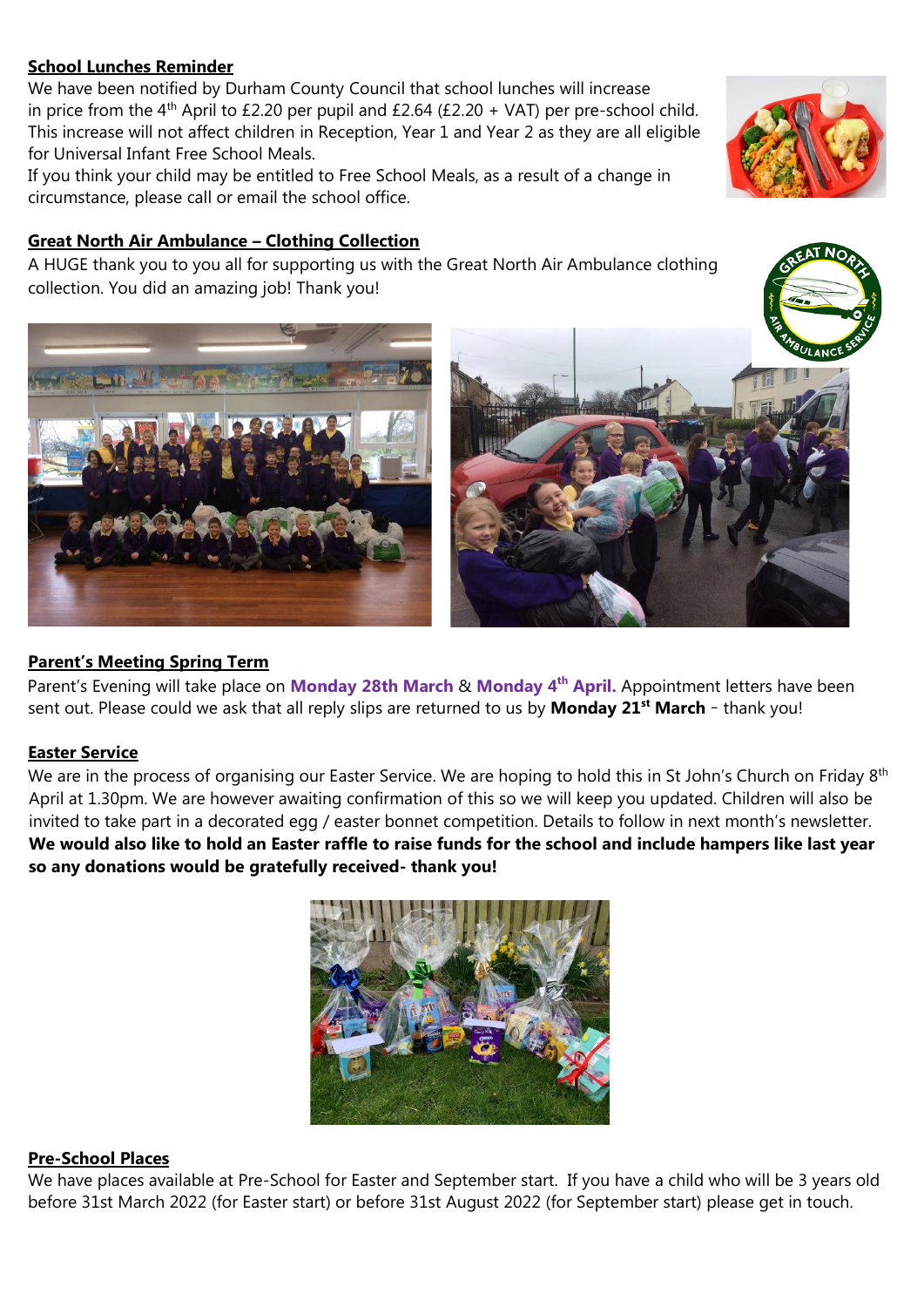#### **WORLD BOOK DAY**

Pupils and staff had great fun dressing up and celebrating the 25th World Book Day. Thank you for all your efforts. The children looked superb!



More photos can be found on our Facebook page.

Don't forget to use your vouchers to choose one of the 12 books for free!



Further information can be found following the link below: <https://www.worldbookday.com/books/participating-stores/>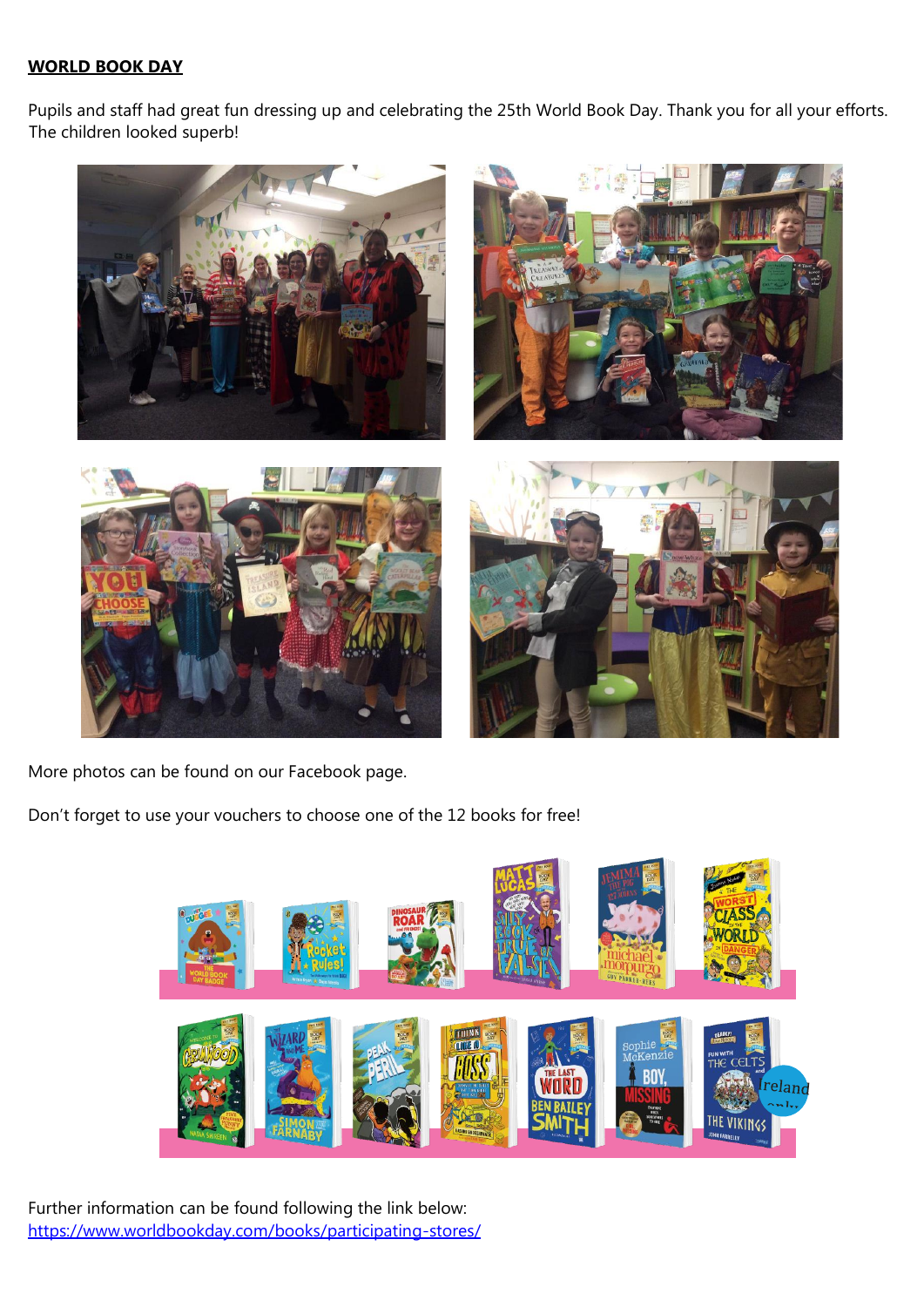# **RECOMMENDED READS**





# **LITTLE PEOPLE BIG DREAMS - ALBERT EINSTEIN AUTHOR: MARIA ISABEL SANCHEZ VEGARA / ILLUSTRATED BY: JEAN CLAUDE**

In this book from the critically acclaimed, multimillion-copy bestselling Little People, BIG DREAMS series, discover the life of Albert Einstein, the legendary scientist.

Little Albert grew up in Germany, where it took him four years to formulate his first word. He was fascinated by how objects worked and, although he didn't love school, he loved physics and maths books. His brilliant mind contemplated space and time, and he eventually came up with the theory of relativity.

He shared his knowledge with the rest of the world, becoming the most original mind of the twentieth century. This inspiring book features stylish and quirky illustrations and extra facts at the back, including a biographical timeline with historical photos and a detailed profile of the theoretical physicist's life.

Little People, BIG DREAMS is a bestselling series of books and educational games that explore the lives of outstanding people, from designers and artists to scientists and activists. All of them achieved incredible things, yet each began life as a child with a dream.

This empowering series offers inspiring messages to children of all ages, in a range of formats. The board books are told in simple sentences, perfect for reading aloud to babies and toddlers.

# **FANTASTICALLY GREAT WOMEN WHO CHANGED THE WOR MS KATE PANKHURST (AUTHOR)**

Kate Pankhurst, descendent of pioneering suffragette Emmeline Pankhurst, has created this wildly wonderful and accessible book about women who really changed the world. Discover fascinating facts about some of the most amazing women who changed the world we live in. Fly through the sky with the incredible explorer Amelia Earhart, and read all about the Wonderful Adventures of Mary Seacole with the number one best-selling children's non-fiction title in the UK market this year. Bursting full of beautiful illustrations and astounding facts, Fantastically Great Women Who Changed the World is the perfect introduction to just a few of the most incredible women who helped shaped the world we live in. Featuring figures including: Jane Austen, Gertrude Ederle, Coco Chanel, Frida Kahlo, Marie Curie, Mary Anning, Mary Seacole, Amelia Earhart, Agent Fifi, Sacagawa, Emmeline Pankhurst, Rosa Parks, Anne Frank.



# **REFUGEES AND MIGRANTS (CHILDREN IN OUR WORLD) BY CERI ROBERTS (AUTHOR), HANANE KAI (ILLUSTRATOR)**

The Children in Our World picture book series helps children make sense of the larger issues and crises that dominate the news in a sensitive and appropriate manner. With relatable comparisons, carefully researched text and striking illustrations, children can begin to understand who refugees and migrants are, why they've left their homes, where they live and what readers can do to help those in need.

Where issues aren't appropriate to describe in words, Hanane Kai's striking and sensitive illustrations help children visualise who refugees and migrants are, in images that are suited to their age and disposition. The series forms an excellent cross-curricular resource that looks at refugees, war, poverty and racism making them ideal for tying into Refugee Week and discussions on current affairs.